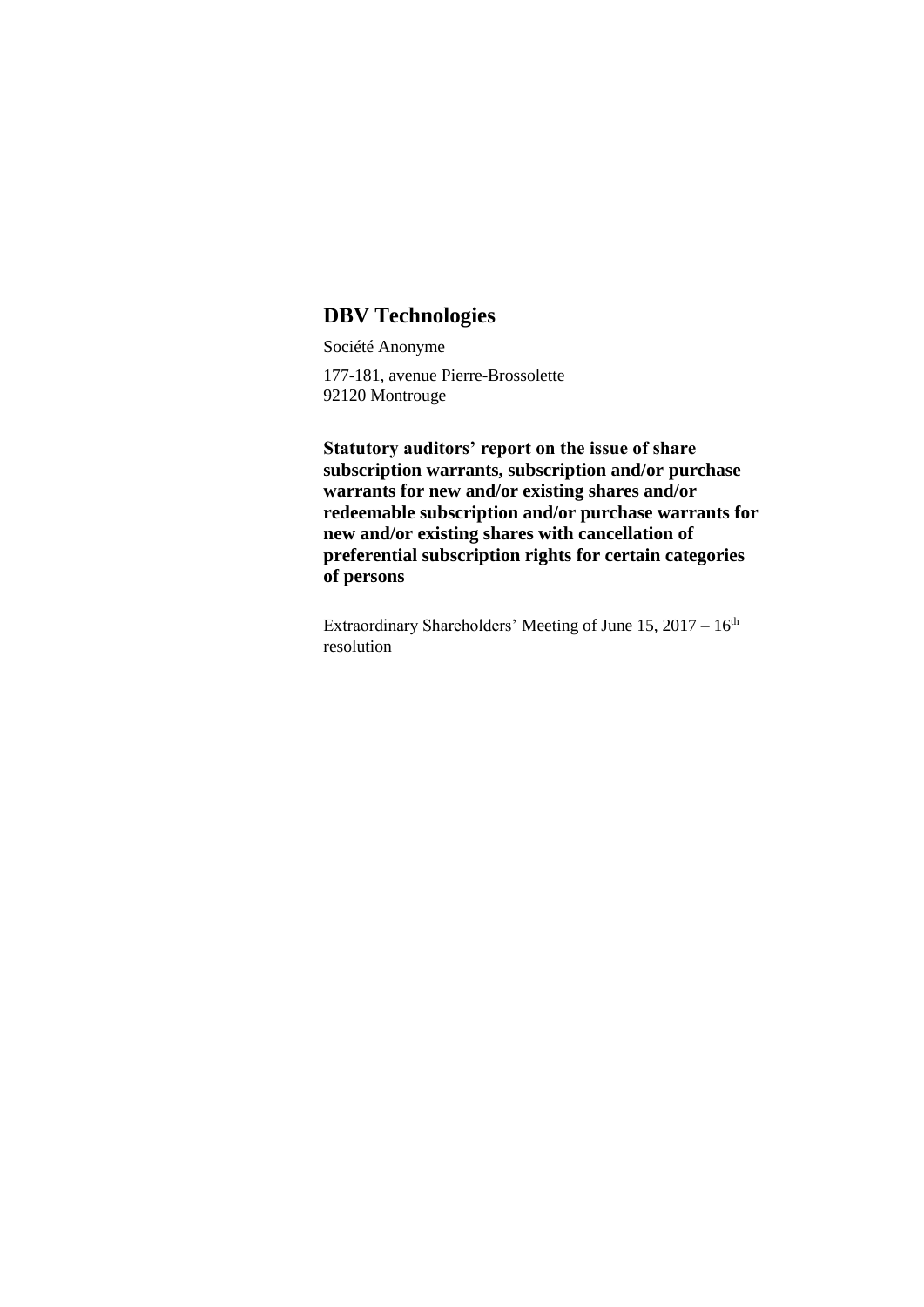**BECOUZE** 1, rue de Buffon 49100 Angers

Deloitte & Associés 185, avenue Charles de Gaulle 92524 Neuilly-sur-Seine Cedex

## **DBV Technologies**

Société Anonyme

177-181, avenue Pierre-Brossolette 92120 Montrouge

**Statutory auditors' report on the issue of share subscription warrants, subscription and/or purchase warrants for new and/or existing shares and/or redeemable subscription and/or purchase warrants for new and/or existing shares with cancellation of preferential subscription rights for certain categories of persons**

Extraordinary Shareholders' Meeting of June  $15, 2017 - 16<sup>th</sup>$  resolution

*This is a free translation into English of the statutory auditors' report issued in French and is provided solely for the convenience of English speaking readers. This report should be read in conjunction and construed in accordance with French law and professional auditing standards applicable in France.*

To the Shareholders,

As statutory auditors of your Company and in accordance with the procedures set forth in Articles L. 228-92 and L. 225-135 *et seq.* of the French Commercial Code (*Code de commerce*), we hereby report to you on the proposed delegation of authority to the Board of Directors to decide on the issue, on one or more occasions, of share subscription warrants, subscription and/or purchase warrants for new and/or existing shares and/or redeemable subscription and/or purchase warrants for new and/or existing shares with cancellation of preferential subscription rights for certain categories of persons, a transaction on which you are asked to vote.

This issue would be reserved for the following categories of persons: company officers, members of the scientific committee and employees of your Company, as well as persons bound by a services or consulting agreement to your Company or its French or foreign affiliates within the meaning of Article L. 225-180 of the French Commercial Code.